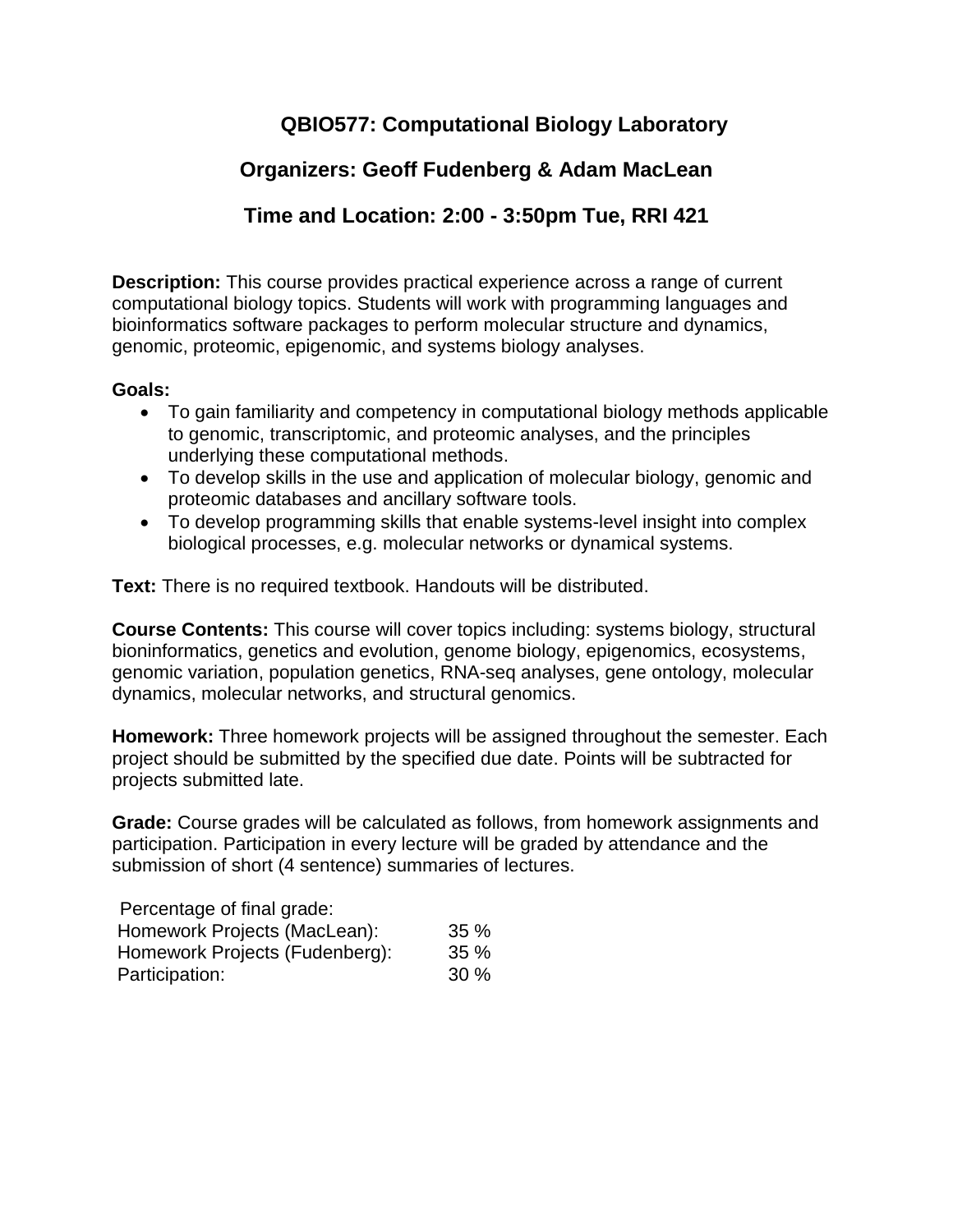## **Course Schedule**

| 1                       | 08/24 | Systems Biology (MacLean)                   |
|-------------------------|-------|---------------------------------------------|
| $\overline{2}$          | 08/31 | Systems Biology (MacLean)                   |
| 3                       | 09/07 | Systems Biology (MacLean)                   |
| $\overline{\mathbf{4}}$ | 09/14 | <b>Structural Bioinformatics (Katritch)</b> |
| 5                       | 09/21 | Genetics and Evolution (Chiang)             |
| 6                       | 09/28 | Genome Biology (Fudenberg)                  |
| $\overline{7}$          | 10/05 | Cancer Systems Biology (Finley)             |
| 8                       | 10/12 | Marine Ecosystems (Levine)                  |
| 9                       | 10/19 | RNA-seq and CRISPR (Pimental)               |
| 10                      | 10/26 | Genome Biology (Fudenberg)                  |
| 11                      | 11/02 | Genome Biology (Fudenberg)                  |
| 12                      | 11/09 | <b>Population Genetics (Mooney)</b>         |
| 13                      | 11/16 | Gene Ontology Tools (Mi)                    |
| 14                      | 11/23 | Molecular Networks (Sun)                    |
| 15                      | 11/30 | <b>Structural Genomics (Rohs)</b>           |

# ----------------------------------------------------------------------------------------------------------------

**Statement for Observance of Religious Holidays:** 

The university's policy grants students excused absences from class to observe religious holidays [\(http://orl.usc.edu/religiouslife/holydays/absences.html\)](http://orl.usc.edu/religiouslife/holydays/absences.html). In this case, please contact your instructor in advance to agree on alternative course requirements.

#### **Statement for Students with Disabilities:**

Any student requesting academic accommodations based on a disability is required to register with Disability Services and Programs (DSP) each semester. A letter of verification for approved accommodations can be obtained from DSP. Please be sure the letter is delivered to your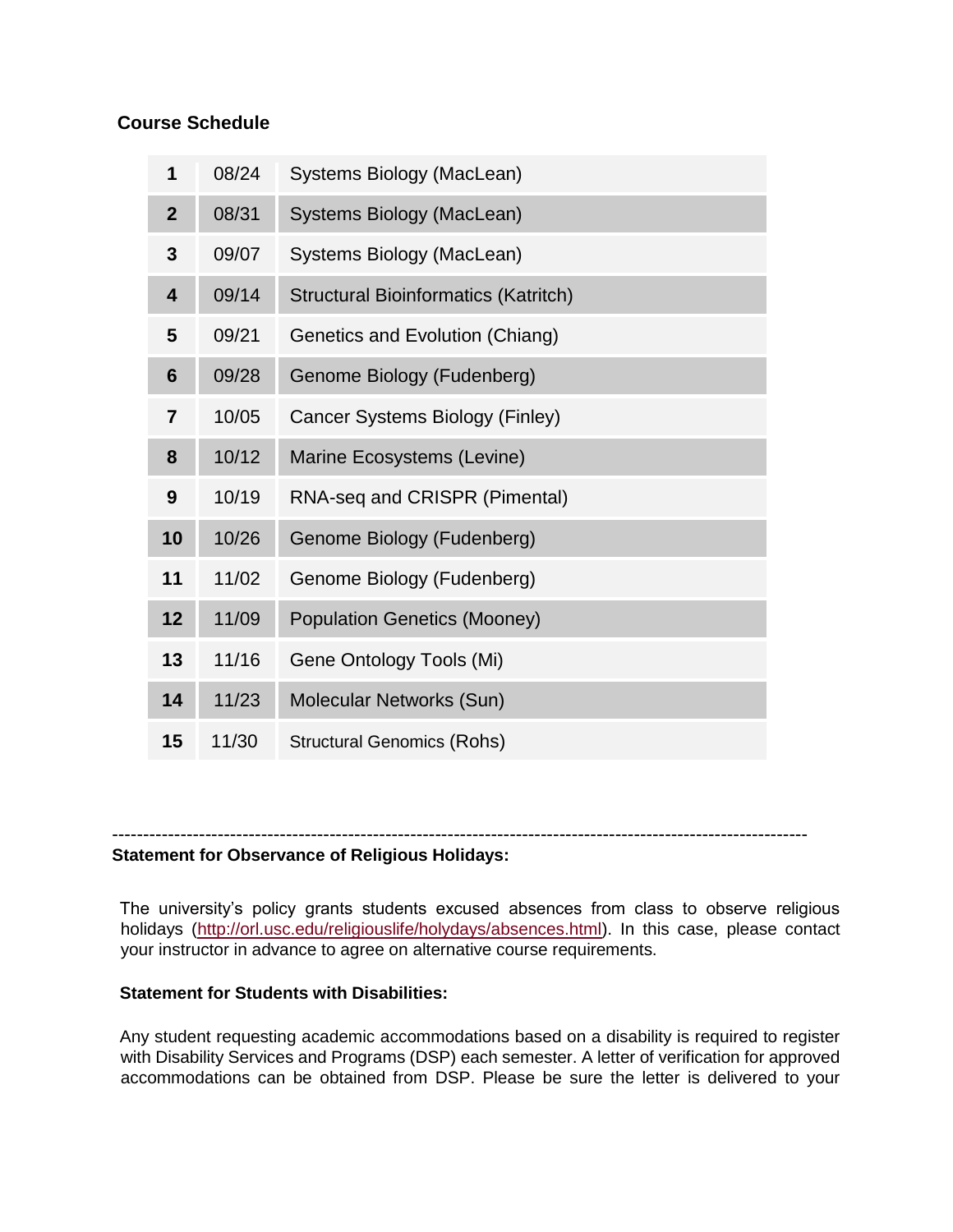instructor as early in the semester as possible. DSP is located in STU 301 and is open 8:30 a.m.–5:00 p.m., Monday through Friday. The phone number for DSP is (213) 740-0776.

#### **Statement on Academic Integrity:**

USC seeks to maintain an optimal learning environment. General principles of academic honesty include the concept of respect for the intellectual property of others, the expectation that individual work will be submitted unless otherwise allowed by an instructor, and the obligations both to protect one's own academic work from misuse by others as well as to avoid using another's work as one's own. All students are expected to understand and abide by these principles. SCampus, the Student Guidebook, contains the Student Conduct Code in Section 11.00, while the recommended sanctions are located in Appendix A: [http://www.usc.edu/dept/publications/SCAMPUS/gov/.](http://www.usc.edu/dept/publications/SCAMPUS/gov/) Students will be referred to the Office of Student Judicial Affairs and Community Standards for further review, should there be any suspicion of academic dishonesty. The Review process can be found at: [http://www.usc.edu/student-affairs/SJACS/.](http://www.usc.edu/student-affairs/SJACS/)

## **Statement on Academic Conduct and Support Systems**

#### **Academic Conduct:**

Plagiarism – presenting someone else's ideas as your own, either verbatim or recast in your own words – is a serious academic offense with serious consequences. Please familiarize yourself with the discussion of plagiarism in SCampus in Part B, Section 11, "Behavior Violating University Standards" [policy.usc.edu/scampus-part-b.](https://policy.usc.edu/scampus-part-b/) Other forms of academic dishonesty are equally unacceptable. See additional information in SCampus and university policies on scientific misconduct, [policy.usc.edu/scientific-misconduct.](http://policy.usc.edu/scientific-misconduct)

#### **Support Systems:**

*Student Health Counseling Services - (213) 740-7711 – 24/7 on call* [engemannshc.usc.edu/counseling](https://engemannshc.usc.edu/counseling/)

Free and confidential mental health treatment for students, including short-term psychotherapy, group counseling, stress fitness workshops, and crisis intervention.

*National Suicide Prevention Lifeline - 1 (800) 273-8255 – 24/7 on call* [suicidepreventionlifeline.org](http://www.suicidepreventionlifeline.org/)

Free and confidential emotional support to people in suicidal crisis or emotional distress 24 hours a day, 7 days a week.

*Relationship and Sexual Violence Prevention Services (RSVP) - (213) 740-4900 – 24/7 on call* [engemannshc.usc.edu/rsvp](https://engemannshc.usc.edu/rsvp/)

Free and confidential therapy services, workshops, and training for situations related to genderbased harm.